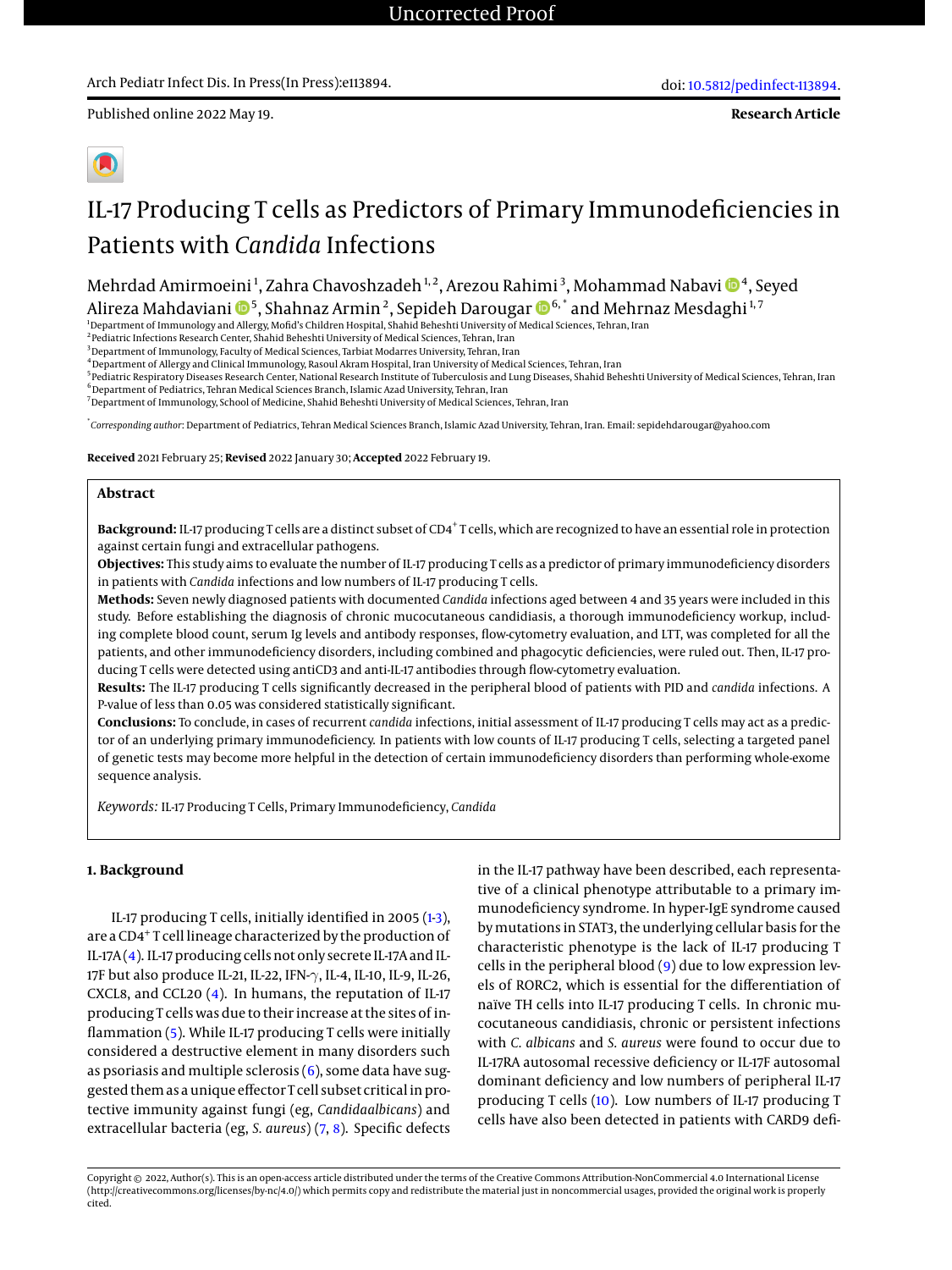ciency, which is essential for the signaling of dectin-1 [\(11\)](#page-4-9).

# **2. Objectives**

In this study, we sought the number of IL-17 producing T cells in patients with *candida* infections suspected to have an underlying primary immunodeficiency to evaluate any decrements in the number of IL-17 producing T cells as a predictor of an underlying primary immunodeficiency and as an indication for further complicated investigations including genetic studies.

#### **3. Methods**

Seven newly diagnosed patients with documented *candida* infections (two males and five females) were included in this study, with their ages ranging from 4 to 35 years (mean = 15.71). All patients with fungal infections were referred to the immunodeficiency clinic of Mofid Children's Hospital for further evaluation from 2014 to 2015. Recurrent fungal infections were detected in the course of the disease of these patients and were finally confirmed by fungal culture. A thorough laboratory workup consisting of immunodeficiency screening tests including complete blood count, serum immunoglobulin levels and antibody responses, flow-cytometry evaluation, and Lymphocyte Transformation Test were completed for all the patients, which accordingly, combined immunodeficiencies and neutrophil defects were excluded. Meanwhile, seven age- and sex-matched healthy volunteers were asked to participate in the study as the control group. After taking informed consent from all the participants, the percentage of IL-17 producing T cells was detected in the peripheral blood of all the patients and the healthy controls.

The patients' information, including demographic data, parental consanguinity, clinical manifestations, the time and site of the initiating symptoms, the duration of the fungal infection, and the natural course of the disease, were recorded by a single researcher with personal clinical experience in this field to confirm the eligibility of the patients to participate in the study. Fresh venous blood was drawn in 10 ml EDTA tubes from the patients, and the healthy controls Peripheral Blood Mononuclear cells were isolated from the patients' venous blood via Ficoll 1.077 (Biowest, Austria) gradient centrifugation. A total number of 6  $\times$  10<sup>6</sup> PBMCs were stimulated with ionomycin (10<sup>-5</sup> molar) and PMA (40 ng/ML) (both from Sigma-Aldrich, US) at 37°C with 5% CO2 for 12 hours. One hour after stimulation with ionomycin and PMA, Golgiplug (BD biosciences, US) was added to prevent cytokine release. After incubation,

the cells were surface stained with anti CD3-PE-CY5 (BD biosciences, US). Then, they were fixed and permeabilized using BD cytofix/cytoperm solutions (BD biosciences, US). Afterward, intracellular IL-17 was stained using an anti-Il-17A-PE antibody (BD Biosciences, US). IL-17 producing T cells were identified as CD3+IL-17A+ lymphocytes.

The patients' data were analyzed using SPSS version 19. The Mann-Whitney test was used to detect differences between healthy controls and patients. A P-value of less than 0.05 was considered statistically significant.

The study protocol conforms to the ethical guidelines of the 1975 Declaration of Helsinki and has been approved by the Institutional Ethics Committee of the Mofid's Children Hospital.

#### **4. Results**

We analyzed the quantity of circulating IL-17 producing T cells in patients with *Candida* infections associated with underlying primary immunodeficiency. One of the patients had a genetic diagnosis for CARD9 deficiency, and another patient fulfilled the clinical criteria for Job's syndrome.

[Tables 1](#page-2-0) and [2](#page-2-1) are summaries of clinical and laboratory data of the patients, respectively.

[Table 3](#page-3-0) demonstrates the percentage of IL-17 producing T lymphocytes in patients with candidiasis and healthy controls.

As shown, IL-17 producing T cells decreased in the peripheral blood of patients with primary immunodeficiencies associated with *candida* infections.

[Figure 1](#page-2-2) demonstrates a comparison of the percent of IL-17 producing T cells in normal healthy controls and immunodeficient patients with *Candida* infections.

[Figure 2](#page-3-1) represents the flowcytometric graph of one of the patients.

#### **5. Discussion**

This study aimed to evaluate the number of IL-17 producing T cells in patients with *Candida* infections and underlying primary immunodeficiency. A significant decrease in the number of IL-17 producing T cells compared to normal healthy controls was found in patients with specific *Candida* infections.

Recurrent mucocutaneous candidiasis has been known as a characteristic feature of several immunodeficiency syndromes, which implicate IL-17 producing T cells in immunity to *candida*, including acquired immunodeficiency syndrome (AIDS), hyper IgE syndrome (HIES), chronic mucocutaneous candidiasis (CMC), and CARD9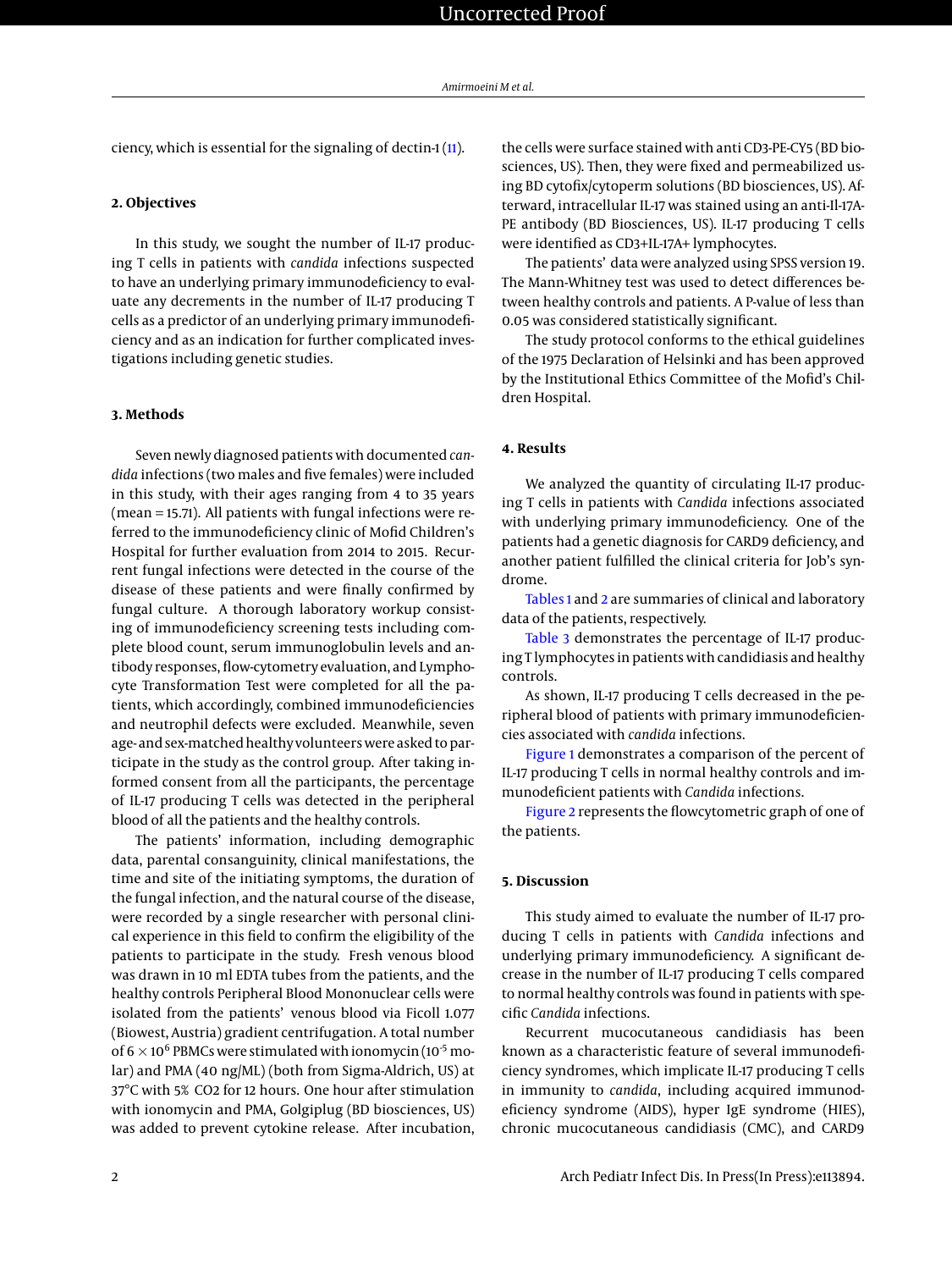<span id="page-2-0"></span>

|                | Table 1. A Summary of Clinical Data of the Patients |        |                          |                  |                                                                                                                                       |  |  |  |
|----------------|-----------------------------------------------------|--------|--------------------------|------------------|---------------------------------------------------------------------------------------------------------------------------------------|--|--|--|
| No.            | Age(y)                                              | Gender | Consanguinity            | <b>Diagnosis</b> | Signs & Symptoms                                                                                                                      |  |  |  |
|                | 18                                                  | Male   | $^{+}$                   | CARD9            | Abdominal candidiasis                                                                                                                 |  |  |  |
| $\overline{2}$ | 35                                                  | Female | $\overline{\phantom{a}}$ | <b>CMCC</b>      | Candida vulvovginitis                                                                                                                 |  |  |  |
| 3              | 17                                                  | Female |                          | CMCC.            | Candida vulvovginitis                                                                                                                 |  |  |  |
| 4              | $\overline{4}$                                      | Male   | $\overline{a}$           | <b>CMCC</b>      | Nail candidiasis                                                                                                                      |  |  |  |
| 5.             | 12                                                  | Female | ٠                        | <b>APECED</b>    | Recurrent fungal sinusitis and skin infections, Joint involvements, bronchiectasis, renal<br>involvement, and adrenal insufficiencies |  |  |  |
| 6              | 14                                                  | Female | $^{+}$                   | <b>CMCC</b>      | Nail candidiasis, nephritis                                                                                                           |  |  |  |
|                | 10                                                  | Female | $^{+}$                   | <b>HIES</b>      | Mouth & nail candidiasis, eczema, clubbing                                                                                            |  |  |  |

Abbreviations: CMCC, congenital mucocutaneous candidiasis; HIES, Hyper IgE syndrome; APECED, autoimmune polyendocrinopathies and ectodermal dysplasia; CARD9, caspase recruitment domain; NL, normal; ND, not determined).

<span id="page-2-1"></span>

|                | Table 2. A Summary of Laboratory Data of the Patients |           |          |                |             |                      |           |           |          |              |              |                 |      |
|----------------|-------------------------------------------------------|-----------|----------|----------------|-------------|----------------------|-----------|-----------|----------|--------------|--------------|-----------------|------|
| No.            | IgGmg/dL                                              | IgM mg/dL | IgAmg/dL | IgEmg/dL       | Ab Response | LTT                  | $CD3(\%)$ | $CD4$ (%) | CD16(%)  | $CD19({\%})$ | $CD 16 (\%)$ | WBC (Cells/mcL) | ANC  |
|                | 1800                                                  | 73        | 160      | 164            | NL          | <b>ND</b>            | <b>ND</b> | ND        | $\rm ND$ | ND           | $_{\rm ND}$  | 4350            | 2200 |
| $\overline{2}$ | 1502                                                  | 140       | 120      | 34             | $\rm NL$    | $\rm NL$             | ND        | $\rm ND$  | $\rm ND$ | $\rm ND$     | $\rm ND$     | 5400            | 3300 |
| 3              | 996                                                   | 80        | 78       | 26             | NL          | <b>ND</b>            | <b>ND</b> | ND        | ND       | ND           | $_{\rm ND}$  | 4800            | 2200 |
| $\overline{4}$ | 682                                                   | 74        | 40       | 6              | $\rm NL$    | $\downarrow$ Candida | ND        | ND        | $\rm ND$ | <b>ND</b>    | $\rm ND$     | 6320            | 3400 |
| 5              | 1730                                                  | 174       | 103      | $\overline{4}$ | ND          | ND                   | 70        | 47        | 2.9      | 12.67        | 47           | 9800            | 3900 |
| 6              | 390                                                   | 138       | 96       | 43             | $\ddotmark$ | $\rm NL$             | 75.7      | 51        | 12.6     | $10$         | 51           | 7240            | 3800 |
|                | 2019                                                  | 73        | 220      | 8420           | $_{\rm NL}$ | $\downarrow$ Candida | 42.9      | 39.4      | 15.9     | 47.6         | 3.49         | 10700           | 5300 |

<span id="page-2-2"></span>z Abbreviations: NO, Number; NL, normal; ND, not detected; LTT, lymphocyte transformation test; ↓, decreased; ANC, absolute neutrophil count.



**Figure 1.** A comparison of the percent of IL-17 producing T cells in normal healthy controls (left column) and immunodeficient patients with*Candida* infections (right column).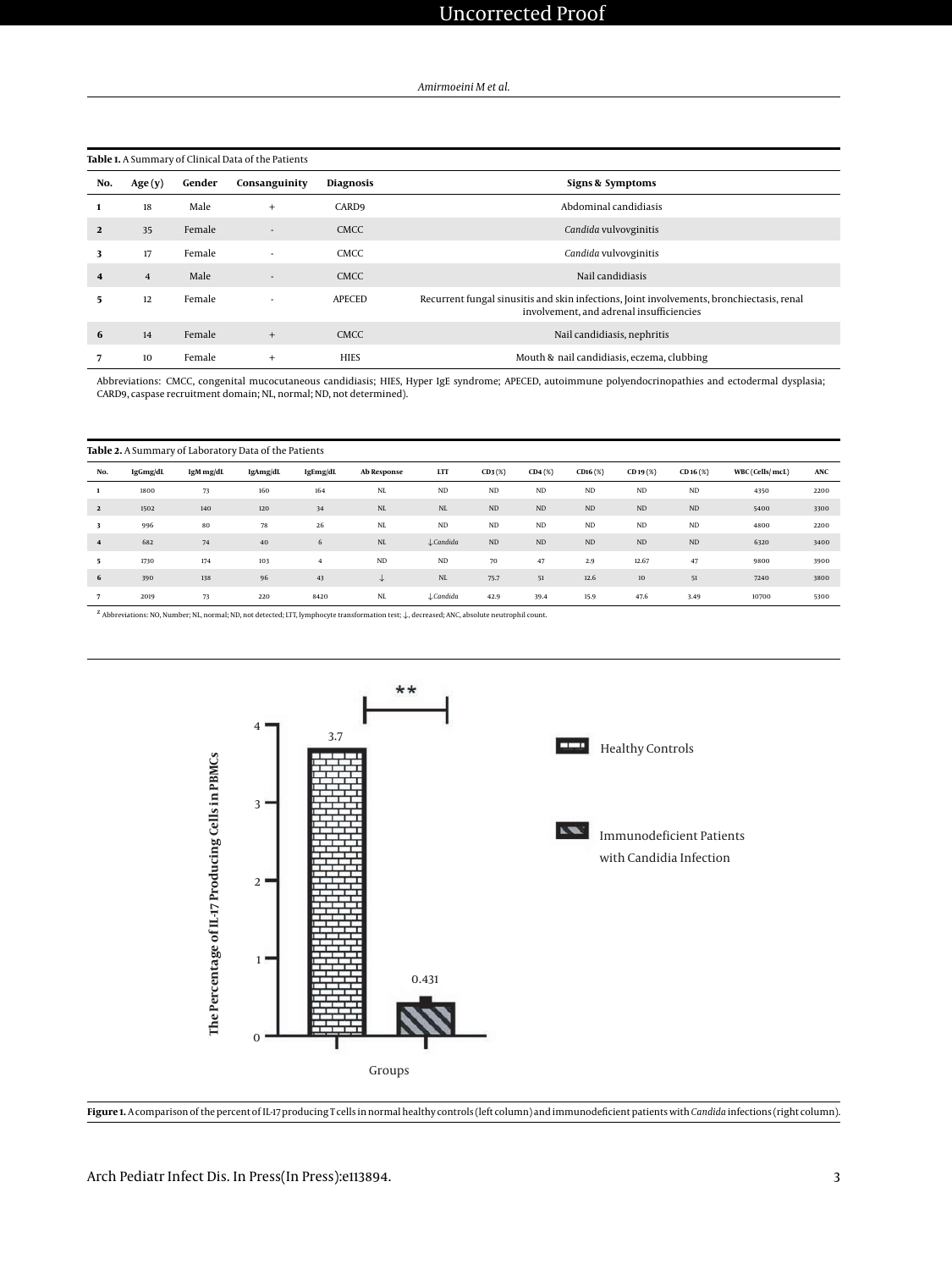# Uncorrected Proof

<span id="page-3-1"></span>

Figure 2. Representative flowcytometric graphs of a patient; a. A dot plot of forwarding scatter (FSC), and side scatter (SSC) to gate lymphocytes, and b. A dot plot of CD3-PE-CY5 and IL-17A-PE; Double positive cells are considered Th17 lymphocytes.

| Number of<br>Cases/Controls | Percentage of IL-17<br>Producing<br>Lymphocytes in<br><b>PBMCs of</b><br>Immunodeficient<br><b>Patients with</b><br>Candidiasis | Percentage of IL-17<br>Producing<br>Lymphocytes in<br><b>PBMCs of Healthy</b><br><b>Controls</b> |
|-----------------------------|---------------------------------------------------------------------------------------------------------------------------------|--------------------------------------------------------------------------------------------------|
| 1                           | 0.245                                                                                                                           | 3.08                                                                                             |
| $\mathbf{2}$                | 0.527                                                                                                                           | 3.53                                                                                             |
| 3                           | 0.621                                                                                                                           | 4.42                                                                                             |
| 4                           | 0.495                                                                                                                           | 4.26                                                                                             |
| 5                           | 0.326                                                                                                                           | 3.14                                                                                             |
| 6                           | 0.482                                                                                                                           | 3.58                                                                                             |
| 7                           | 0.327                                                                                                                           | 4.01                                                                                             |
| Mean $\pm$ SD               | 0.431857 $\pm$ 0.13444                                                                                                          | 3.707143 $\pm$ 0.504107                                                                          |

<span id="page-3-0"></span>**Table 3.** A Comparison of the Percentage of IL-17 Producing Lymphocytes in Immunodeficient Patients with Chronic Mucocutaneous Candidiasis and Healthy Controls

Abbreviations: PBMC, peripheral blood monocytes.

deficiency [\(12\)](#page-4-10). Hernandez-Santos et al. found strong *Can*dida-dependent recall responses generated in the CD4<sup>+</sup> T-cell compartment. They showed that the development of IL-17 producing T cells in recall infections promoted accelerated fungal clearance [\(13\)](#page-4-11). In another study, Delsing et al. showed that a deficiency in fungal induced IL-17 producing T cells' responses caused Aspergillus osteomyelitis and attributed this event to the role of IL-17 producing T cells, which are crucial for neutrophil recruitment and controlling fungal invasion at the level of mucosae and

skin [\(14,](#page-4-12) [15\)](#page-4-13). These cells are part of the adaptive immune system, regulating innate immune responses. Therefore, it appears that in humans, IL-17 producing T cells have an essential role in protection against *Candida albicans* since decreased IL-17 producing T lymphocyte population increases the susceptibility to *candida* infections [\(16,](#page-4-14) [17\)](#page-4-15). However, our findings indicate a substantial decrease of IL-17 producing T cells in *candida* infections of patients with particular primary immunodeficiencies. A well-balanced response to *Candida albicansis* is initiated by IL-17 producing T cells dominating innate and adaptive mechanisms. Therefore, it is reasonable for extensive mucocutaneous *candida* infection to occur due to a decreased number of IL-17 producing T cells. As a cell population related to immunity and infection, IL-17 producing T cells are critical components of the protective response against candidiasis despite their detrimental pro-inflammatory effect on autoimmune disorders. Another consideration is the co-secretion of cytokines in the micro-environment, which determines their potential action in various diseases.

Here are some limitations to this study. The first limitation of the study was the small size of the patients studied. Immunodeficiency disorders are rare disorders, among which CMCs are few in frequency, and therefore, a low number of these patients were anticipated at the beginning. The other limitation was that the studied patients had initially undergone immunologic screening evaluations by other physicians. Therefore, both phagocytic and combined immunodeficiencies were excluded according